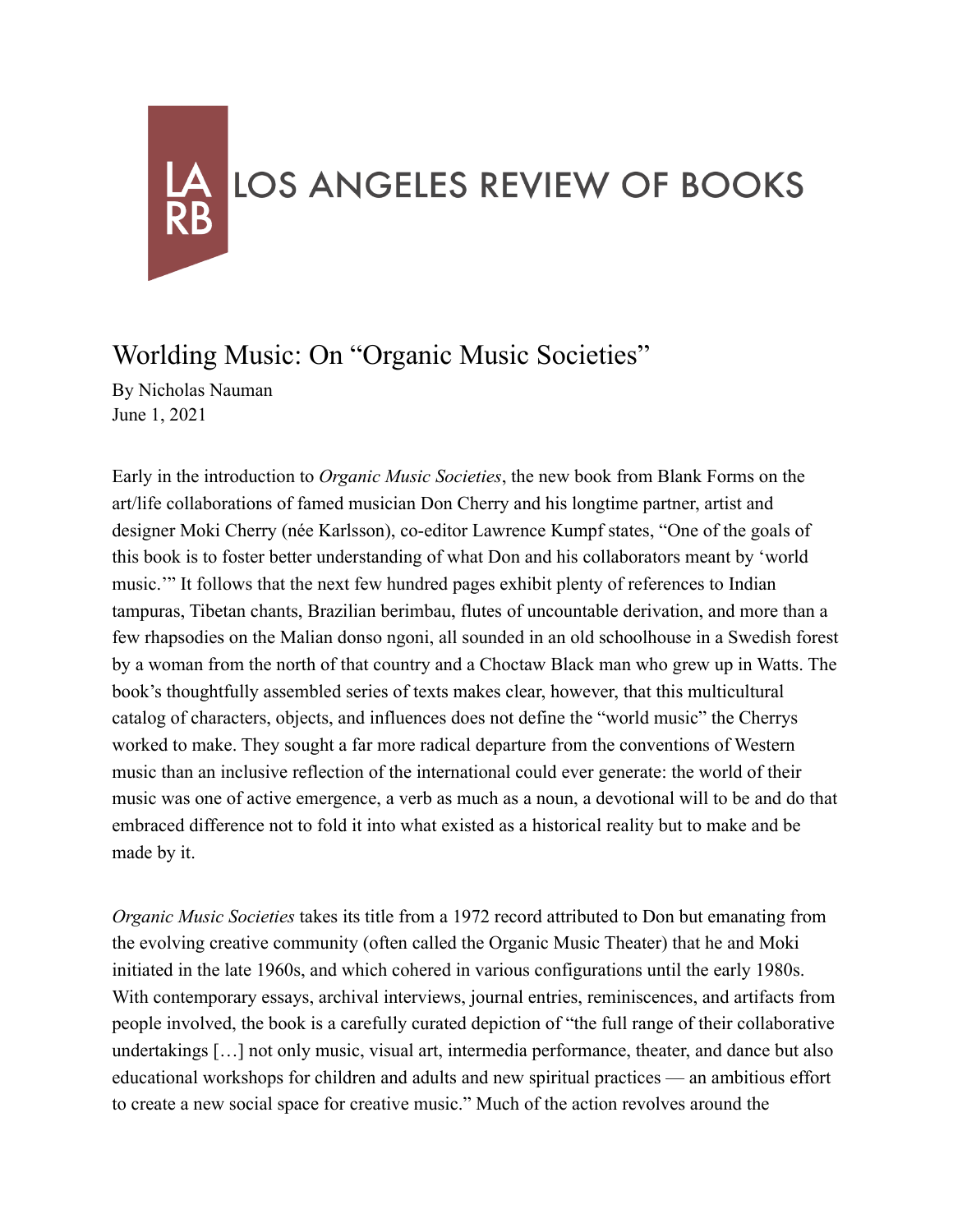abandoned schoolhouse the Cherrys bought in rural Tågarp, Sweden, in 1970, but that gravitational center extends its energies to projects in New York, Don's teaching stint at Dartmouth, and performances and journeys around the globe. Pages and pages of vivid photographs further emphasize the point: Don and Moki conjured an ecumenical scene of persistent reimagination. It is not insignificant that their earlier collaborations were named Movement Incorporated.

When Don and Moki began their life together, he was already something of an icon for having played with Ornette Coleman, Albert Ayler, and John Coltrane in pivotal ensembles that first defined what critics called free jazz. The book gives us the story of their meeting a few times, from different perspectives: Moki was a young artist and fashion designer in Stockholm with a deep investment in Black American music (Ayler practiced in her painting studio for a while when he was in Europe), and she went to hear Sonny Rollins's group play when it came to town. Don was on trumpet that night, and he and Moki hit it off. At this point, Cherry was ready to push further, beyond inherited strictures that regulated the composition not just of forms of music but of forms of living. If "free jazz" meant anything beyond an industry-approved genre label (Coleman preferred to speak of "harmolodics"), it wasn't about freeing jazz from post-bop forms or tonality; it was about creating the music as an aspect of the larger social practice of freeing Black people from murderous oppression. In Don's view, that meant it was about freeing people's most fundamental, daily modes of life from violent systems: the performative reality of getting free was a holistic thing that couldn't be relegated to jazz clubs or concert halls. Moki and Don came together to assert an embodied social existence that was truly otherwise — by the time her designs were adorning his album covers (and his body), the Cherrys had committed to realizing Moki's declaration that "the stage is home and home is a stage."

Histories of utopic initiatives in the late 20th century often figure this kind of art/life commitment as a hippie idealism ultimately abraded by the limitations of the "real" (i.e., capitalist, racist, masculinist) world, and whatever revolutions these artists enacted can get readily penned by the formal assumptions of archive and homage. *Organic Music Societies* doesn't confine its subjects quite so tightly. For one thing, countless moments indicate that the Cherrys' immersion in bright, baggy threads and unprecedented sounds was not a frivolous disavowal of the social/material conditions that structured the world they were born into. To live otherwise, they had to negotiate this historical reality rather than cling to it through mere negation.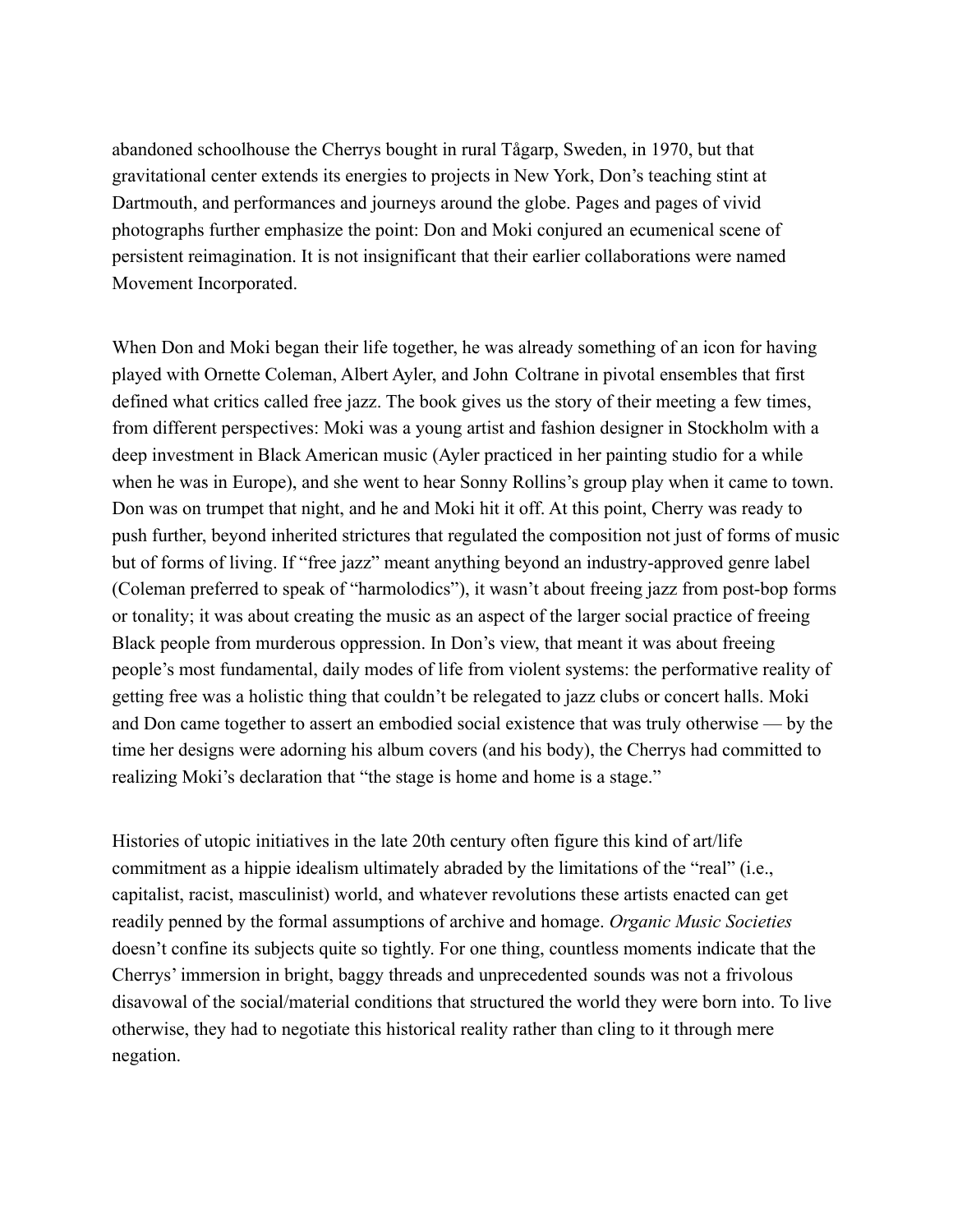Practically, this meant that settling in Sweden was easier than buying property as an interracial couple in the United States. Don's art had always involved an absolute repudiation of prevailing anti-Blackness, even when he didn't say so explicitly — he wanted to embody a true alternative rather than just spelling it out. He does say so outright a few times in this book: in interviews that are otherwise interested in his progressive approach to harmony and instrumentation, he discusses his support for the Black Panther Party and his desire to perform in local prisons. Moki, for her part, grappled with the constraints of normative gender roles even at the couple's schoolhouse: "I was my husband's muse, companion, and collaborator. At the same time I did all of the practical maintenance. I was never trained to be a female so I survived by taking a creative attitude to daily life and chores." The Cherrys insisted on making what they made with the daily rigor required of radical praxis. As Moki put it in a journal entry: "Who dares to make the commitment of living in the moment? The futuristic play within Now. No peace & love and all that crap. Grounded in the progress of Now. There is no one possessing and no one possessed. Dancing on top of a dragon's head."

*Organic Music Societies* makes a point of asserting Moki's presence as a crucial agent in the Cherrys' creative work. Her visual invention is overwhelmingly apparent in the book's many images, but a number of the texts also focus on her life and work: there are reflections by her daughter, Neneh Cherry, and granddaughter, co-editor Naima Karlsson (both well known for carrying on their family's inspiration); journal entries, poems, and drawings from throughout Moki's life; and an autobiographical essay that she wrote in a creative writing class in the mid-2000s. In these pieces, Moki claims her work with the savvy guilelessness that typified the permutations of the Organic Music Theater: "No modern person with their senses in the right place would have been able to set up and create what I did," she says. She describes an "amazingly blessed" childhood in which alienation from social norms found relief in nature ("Especially getting to see birds make love while dancing, if I was patient. I lived in ecstasy just to see, hear, and experience all that life and magic going on, all interwoven and connected"), and a progression through adulthood that continued to cultivate wonder as a strategy for dealing with socially codified obstructions. She does not shy away from expressing frustration: I am a visual artist in our society and I have to be more of an entrepreneur than a member of the community. I have never lacked the need to express myself, but have lacked the skills to knock on the right doors. Or to mingle in the right way so as to meet a supporting voice to say, "Let this woman in — she has something to share with us humans."

Meanwhile, Don's music suffuses the book. Calling it "Don's" is a bit off-base; he's quoted repeatedly as saying, "It's actually not my music." Still, his name is on two previously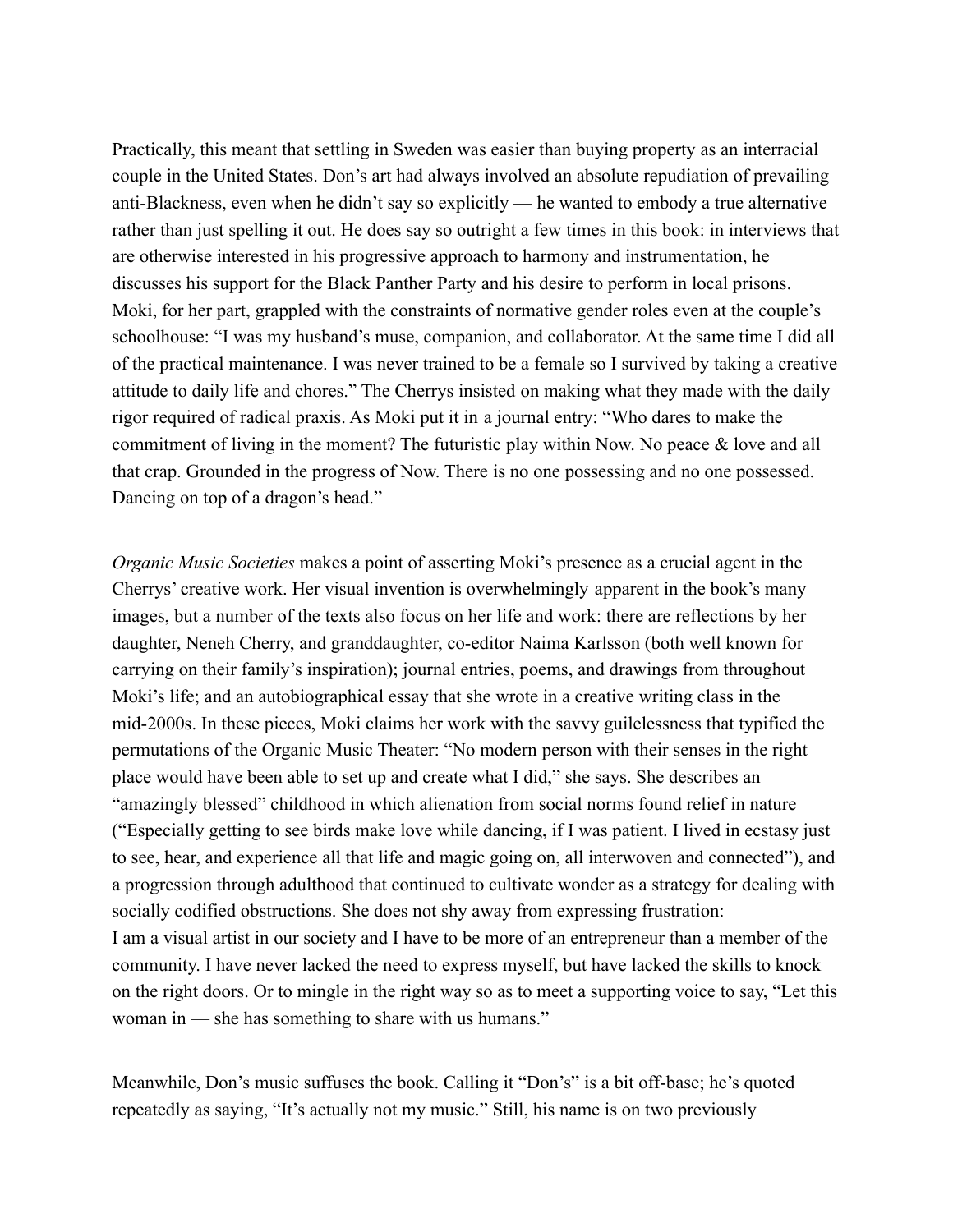unavailable records that Blank Forms is releasing in conjunction with *Organic Music Societies*. One, *The Summer House Sessions*, finds Don in the eponymous Swedish abode with a smattering of international players for an improvisatory communication across language barriers in 1968. The music is a loose and exuberant stitching of the (non-)jazz background from which Don was coming and the further communitarian sounds that would bloom in and out of the Tågarp schoolhouse. The musicians move in enthusiastic, sometimes frenzied pursuit of a shared present — a unique example of the modes of liberated expression typical of the late 1960s. The recording is clear and warm, and pairs well with Moki's colorful painting that adorns the cover.

The other Blank Forms album, while recognizably evolved from the *Summer House* sensibilities, is a jam of a different sort. *Organic Music Theatre — Festival de Jazz de Chateauvallon 1972* is attributed to "Don Cherry's New Researches featuring Naná Vasconcelos" (the famed Brazilian percussionist), and it documents one of the multigenerational, global ensembles that the Cherrys made throughout the '70s. Originally recorded for French TV, the performance brings the inviting splendor of Moki's textile and stage designs to ecstatic, audible life. Countless voices, claps, and instrumental sounds clamor and recede around Don's deeply comfortable, relaxed but attentive compositional guidance. The original performance included a puppet troupe, and children sing and laugh throughout. To call it a live album is comically apt: this music is obviously, palpably lived. Don plays piano and sings with such approachable welcome that it's hard not to feel included in the sounds as a listener. The record begins with Don's invitation to join in chanted Hindi syllables, and moves seamlessly into an extraordinarily openhearted rendition of his invaluable "Butterfly Friend."

That song, a beautiful confounding of genre that evokes kids' tunes and the deep heart of spiritual songcraft (the not-so-live [version](https://www.youtube.com/watch?v=XsHy1FZa4nY) on Don's pop-ish 1985 album *Home Boy/Sister Out* has a bit less holy vulnerability and a lot more polish and bounce), grounds so much of the Organic Music Society's expansive idealism. Its instantly joinable melody and plain statement of love for the delicate, powerful forms of the Earth suggest again that the Cherrys meant "world music" as an act of creative immanence, the stuff of being and doing as such. It's profound, but it's readily accessible — children not only could but did sing it. It's the sort of art that gets called, even in this book, "naïve," as if the Cherrys' devotions were obviously, if lamentably, untenable given the inescapable degradations of history. But the work of Movement Incorporated, the Organic Music Theater, and the Cherry family's community asserts a reconception of history not as the irrevocable inscription of past events but as an ongoing practice of collective realization.